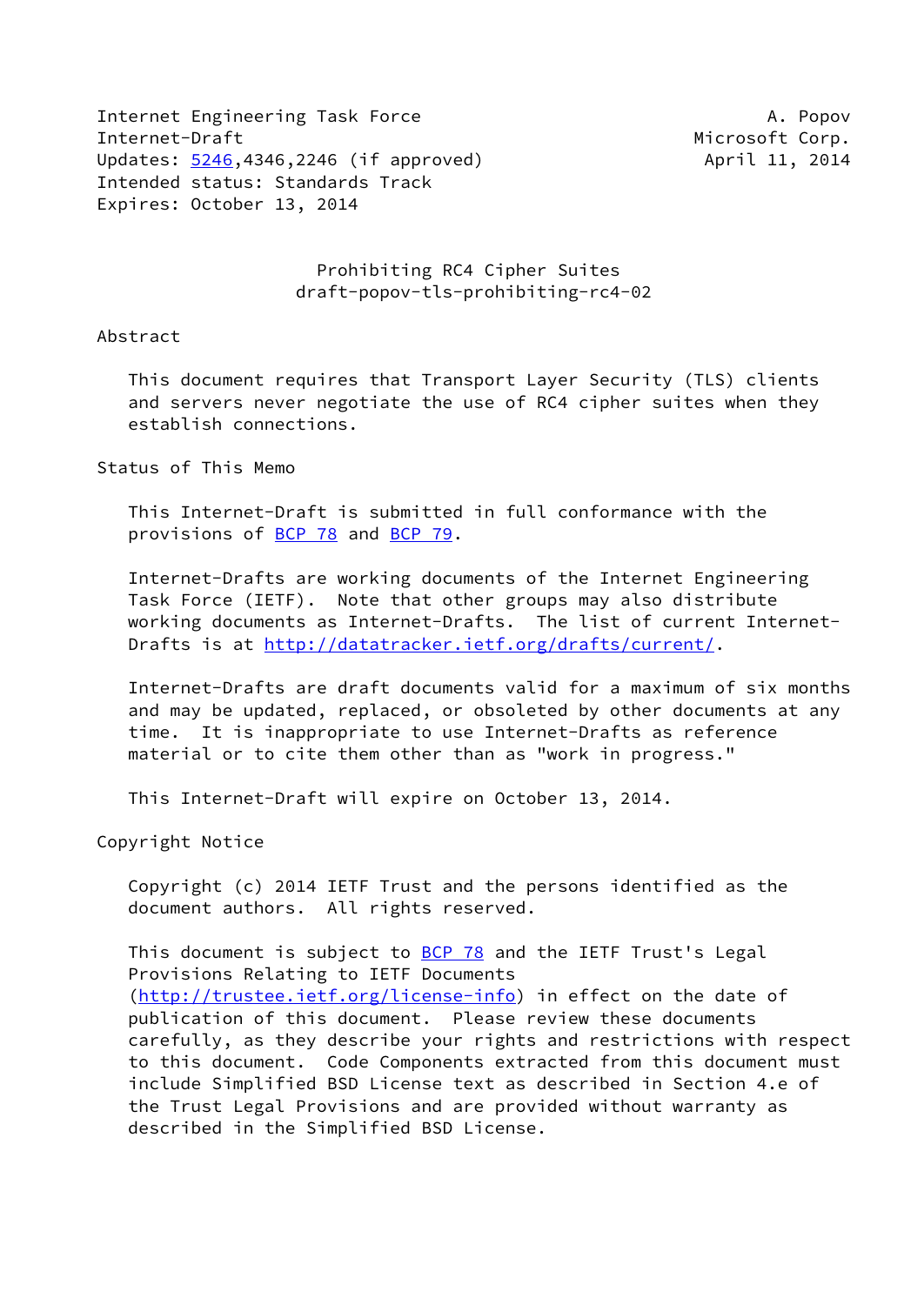# <span id="page-1-1"></span>Internet-Draft Prohibiting RC4 Cipher Suites April 2014

### Table of Contents

| 1.1. Requirements Language 2                                                  |  |  |  |  |  |  |  |  |  |                |
|-------------------------------------------------------------------------------|--|--|--|--|--|--|--|--|--|----------------|
| $2.$ Changes to TLS $\ldots \ldots \ldots \ldots \ldots \ldots \ldots \ldots$ |  |  |  |  |  |  |  |  |  |                |
|                                                                               |  |  |  |  |  |  |  |  |  |                |
|                                                                               |  |  |  |  |  |  |  |  |  |                |
|                                                                               |  |  |  |  |  |  |  |  |  |                |
|                                                                               |  |  |  |  |  |  |  |  |  |                |
| 6.1. Normative References 3                                                   |  |  |  |  |  |  |  |  |  |                |
| 6.2. Informative References 3                                                 |  |  |  |  |  |  |  |  |  |                |
| Appendix A. RC4 Cipher Suites                                                 |  |  |  |  |  |  |  |  |  | $\overline{4}$ |
|                                                                               |  |  |  |  |  |  |  |  |  |                |

## <span id="page-1-0"></span>[1](#page-1-0). Introduction

RC4 is a stream cipher described in  $[SCH]$  $[SCH]$ , which is widely supported, and often preferred, by TLS servers. However, RC4 has long been known to have a variety of cryptographic weaknesses, e.g. [[PAU](#page-3-4)], [\[MAN](#page-3-5)], [\[FLU](#page-3-6)]. Recent cryptanalysis results [\[ALF](#page-3-7)] exploit biases in the RC4 keystream to recover repeatedly encrypted plaintexts.

 These recent results are on the verge of becoming practically exploitable; currently they require 2^26 sessions or 13x2^30 encryptions. As a result, RC4 can no longer be seen as providing a sufficient level of security for TLS sessions.

This document requires that TLS ([\[RFC5246](https://datatracker.ietf.org/doc/pdf/rfc5246)], [\[RFC4346](https://datatracker.ietf.org/doc/pdf/rfc4346)], [\[RFC2246](https://datatracker.ietf.org/doc/pdf/rfc2246)]) clients and servers never negotiate the use of RC4 cipher suites.

<span id="page-1-2"></span>[1.1](#page-1-2). Requirements Language

 The key words "MUST", "MUST NOT", "REQUIRED", "SHALL", "SHALL NOT", "SHOULD", "SHOULD NOT", "RECOMMENDED", "MAY", and "OPTIONAL" in this document are to be interpreted as described in [\[RFC2119](https://datatracker.ietf.org/doc/pdf/rfc2119)].

<span id="page-1-3"></span>[2](#page-1-3). Changes to TLS

Because of the deficiencies noted in [Section 1](#page-1-0):

 o TLS clients MUST NOT include RC4 cipher suites in the ClientHello message.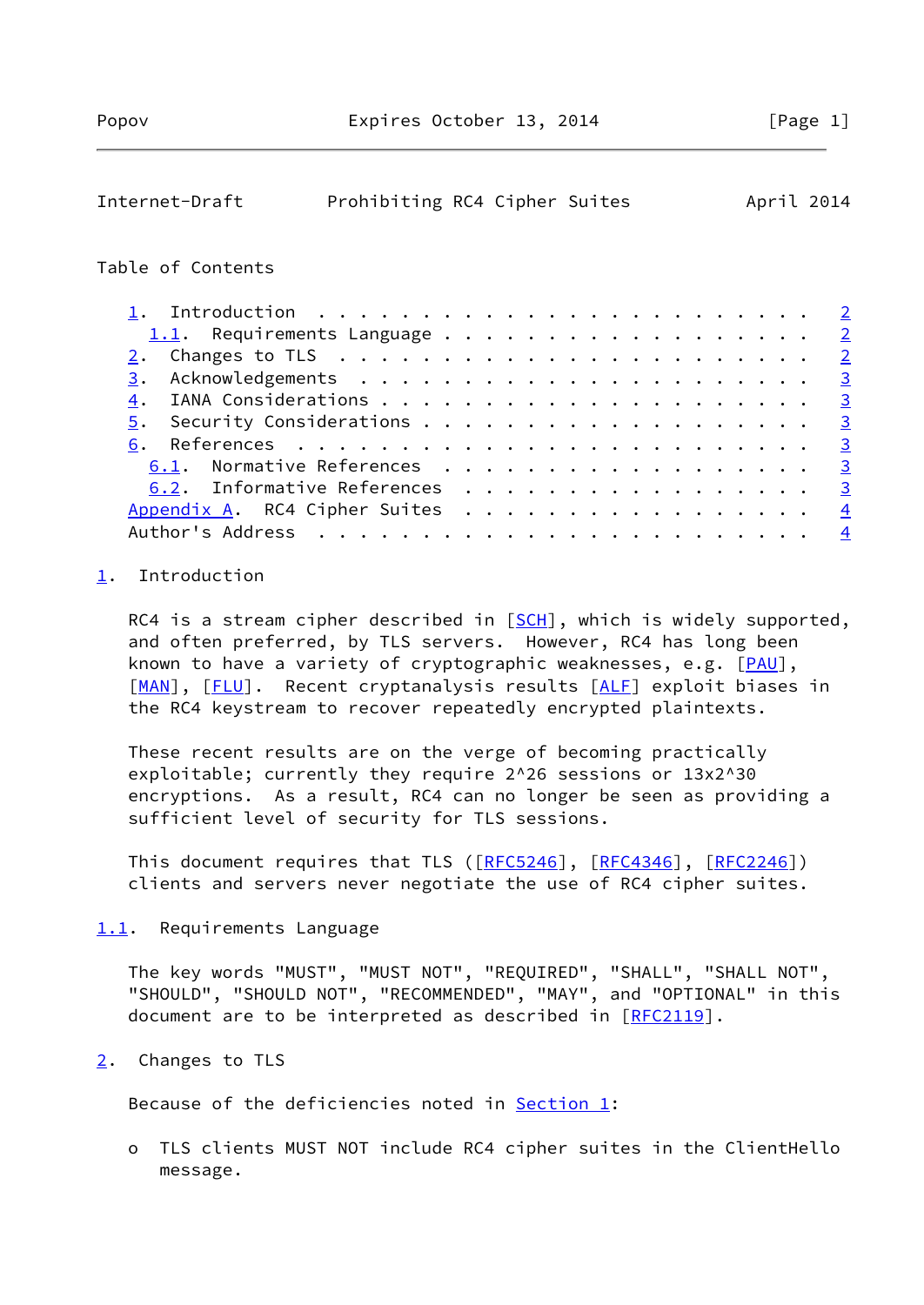o TLS servers MUST NOT select an RC4 cipher suite when a TLS client sends such a cipher suite in the ClientHello message.

Popov Expires October 13, 2014 [Page 2]

<span id="page-2-1"></span>Internet-Draft Prohibiting RC4 Cipher Suites April 2014

 o If the TLS client only offers RC4 cipher suites, the TLS server MUST terminate the handshake. The TLS server MAY send the insufficient security fatal alert in this case.

[Appendix A](#page-3-1) lists the RC4 cipher suites defined for TLS.

<span id="page-2-0"></span>[3](#page-2-0). Acknowledgements

 This document was inspired by discussions with Magnus Nystrom, Eric Rescorla, Joseph Salowey, Yaron Sheffer, Nagendra Modadugu and others on the TLS mailing list.

<span id="page-2-2"></span>[4](#page-2-2). IANA Considerations

This memo includes no request to IANA.

<span id="page-2-3"></span>[5](#page-2-3). Security Considerations

 This document helps maintain the security guarantees of the TLS protocol by prohibiting the use of the RC4-based cipher suites (listed in  $Appendix A)$ , which do not provide a sufficiently high level of security.

<span id="page-2-4"></span>[6](#page-2-4). References

<span id="page-2-5"></span>[6.1](#page-2-5). Normative References

- [RFC2119] Bradner, S., "Key words for use in RFCs to Indicate Requirement Levels", [BCP 14](https://datatracker.ietf.org/doc/pdf/bcp14), [RFC 2119](https://datatracker.ietf.org/doc/pdf/rfc2119), March 1997.
- [RFC2246] Dierks, T. and C. Allen, "The TLS Protocol Version 1.0", [RFC 2246,](https://datatracker.ietf.org/doc/pdf/rfc2246) January 1999.
- [RFC4346] Dierks, T. and E. Rescorla, "The Transport Layer Security (TLS) Protocol Version 1.1", [RFC 4346](https://datatracker.ietf.org/doc/pdf/rfc4346), April 2006.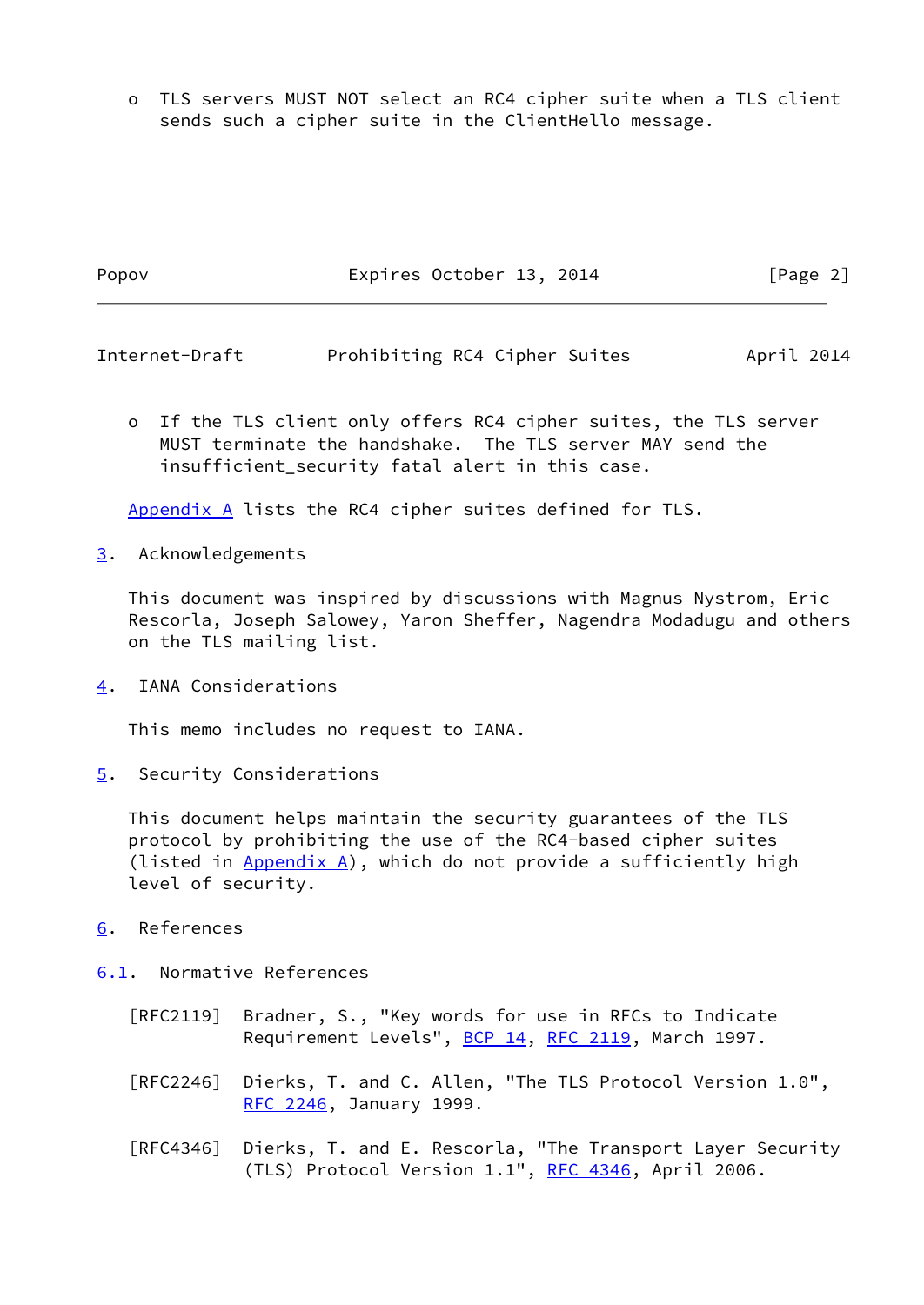[RFC5246] Dierks, T. and E. Rescorla, "The Transport Layer Security (TLS) Protocol Version 1.2", [RFC 5246](https://datatracker.ietf.org/doc/pdf/rfc5246), August 2008.

<span id="page-3-0"></span>[6.2](#page-3-0). Informative References

<span id="page-3-7"></span> [ALF] AlFardan, N., Bernstein, D., Paterson, K., Poettering, B., and J. Schuldt, "On the security of RC4 in TLS and WPA. USENIX Security Symposium.", 2013, <[https://www.usenix.org](https://www.usenix.org/conference/usenixsecurity13/security-rc4-tls) [/conference/usenixsecurity13/security-rc4-tls>](https://www.usenix.org/conference/usenixsecurity13/security-rc4-tls).

| Popov | Expires October 13, 2014 | [Page 3] |
|-------|--------------------------|----------|
|       |                          |          |

- <span id="page-3-6"></span><span id="page-3-5"></span><span id="page-3-2"></span>Internet-Draft Prohibiting RC4 Cipher Suites April 2014
	- [FLU] Fluhrer, S., Mantin, I., and A. Shamir, "Weaknesses in the Key Scheduling Algorithm of RC4. Selected Areas in Cryptography, pp. 1-24", 2001.
	- [MAN] Mantin, I. and A. Shamir, "A Practical Attack on Broadcast RC4. FSE, pp. 152-164.", 2001.
	- [PAU] Paul, G. and S. Maitra, "Permutation after RC4 Key Scheduling Reveals the Secret Key. In Proceedings of the 14th Workshop on Selected Areas in Cryptography (SAC), pp. 360-377, vol. 4876, LNCS, Springer.", 2007.
	- [SCH] Schneier, B., "Applied Cryptography: Protocols, Algorithms, and Source Code in C, 2nd ed.", 1996.

<span id="page-3-4"></span><span id="page-3-3"></span><span id="page-3-1"></span>[Appendix A.](#page-3-1) RC4 Cipher Suites

The following cipher suites defined for TLS use RC4:

- o TLS\_RSA\_WITH\_RC4\_128\_MD5
- o TLS\_RSA\_WITH\_RC4\_128\_SHA
- o TLS\_DH\_anon\_WITH\_RC4\_128\_MD5
- o TLS\_RSA\_EXPORT\_WITH\_RC4\_40\_MD5
- o TLS\_DH\_anon\_EXPORT\_WITH\_RC4\_40\_MD5